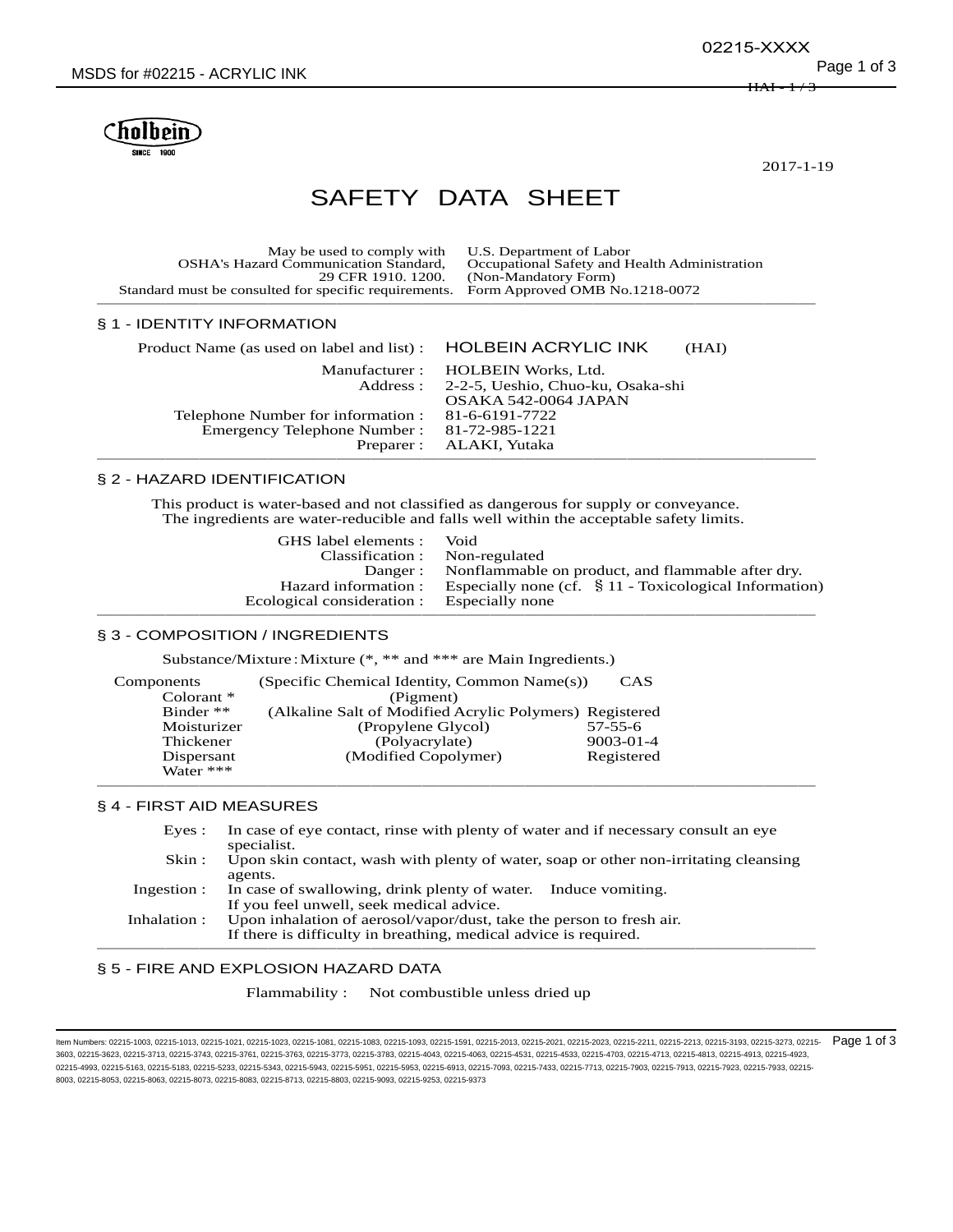Flash Point, Ignition Point : N/A

| гтамг гонц, тенцон гонц .<br><b>Combustion Products:</b>                                                          | 11/7                                                                                                                                                                                                                                                                                                                                                                                                                                                           | Carbon dioxide and oxide of metal according to pigment or ash.                                                                                                           |  |
|-------------------------------------------------------------------------------------------------------------------|----------------------------------------------------------------------------------------------------------------------------------------------------------------------------------------------------------------------------------------------------------------------------------------------------------------------------------------------------------------------------------------------------------------------------------------------------------------|--------------------------------------------------------------------------------------------------------------------------------------------------------------------------|--|
| § 6 - ACCIDENTAL RELEASE MEASURES                                                                                 |                                                                                                                                                                                                                                                                                                                                                                                                                                                                |                                                                                                                                                                          |  |
| Especially none                                                                                                   |                                                                                                                                                                                                                                                                                                                                                                                                                                                                |                                                                                                                                                                          |  |
| § 7 - HANDLING AND STORAGE                                                                                        |                                                                                                                                                                                                                                                                                                                                                                                                                                                                |                                                                                                                                                                          |  |
| Precautions for Handling:<br>Precautions for Storing and Transport :                                              |                                                                                                                                                                                                                                                                                                                                                                                                                                                                | Wash mouth or hands after use.<br>Especially none.<br>Especially none                                                                                                    |  |
| § 8 - EXPOSURE CONTROLS / PERSONAL PROTECTION                                                                     |                                                                                                                                                                                                                                                                                                                                                                                                                                                                |                                                                                                                                                                          |  |
|                                                                                                                   |                                                                                                                                                                                                                                                                                                                                                                                                                                                                | Avoid invasion to the eyes or body. Avoid prolonged or repeated contact with skin.                                                                                       |  |
| § 9 - PHYSICAL / CHEMICAL CHARACTERISTICS                                                                         |                                                                                                                                                                                                                                                                                                                                                                                                                                                                |                                                                                                                                                                          |  |
| Specific Gravity ( $H2O = 1$ ):<br>Vapor Density $(Air = 1)$ :<br>Vapor Pressure (Butyl Acetate = $1$ ) :         | Appearance :<br>Odor:<br><b>Boiling Point:</b><br>pH:<br>Solubility in Water:                                                                                                                                                                                                                                                                                                                                                                                  | Colored Liquid<br>Faint acrylic odor with ammonium smell<br>$1.02 \sim 1.38$ (Av. 1.09)<br>Same as water<br>Same as water<br>ca. 8<br>$\infty$ .<br>Not so, after dried. |  |
| § 10 - HAZARD INFORMATION AND STABILITY                                                                           |                                                                                                                                                                                                                                                                                                                                                                                                                                                                |                                                                                                                                                                          |  |
| Incompatibility (Materials to Avoid) :<br>Hazardous Decomposition or Byproducts :                                 | Stability:                                                                                                                                                                                                                                                                                                                                                                                                                                                     | Inert and stable under normal state<br>None<br>No thermal decomposition when stored and handled<br>correctly.                                                            |  |
| § 11 - TOXICOLOGICAL INFORMATION                                                                                  |                                                                                                                                                                                                                                                                                                                                                                                                                                                                |                                                                                                                                                                          |  |
| Primary Routes of Entry:<br>Eye irritation :<br>Skin irritation:<br><b>Inhalation Toxicity:</b><br>Oral Toxicity: | Dermal, eye contact, inhalation, swallowing<br>Irritant, and may induce keratitis, but essentially not damage the<br>organization.<br>May irritate by repeated or prolonged contact, and may cause<br>inflammation.<br>Although some of raw materials stimulate eyes and respiratory organs<br>with their vapor or mists under highly concentrated state, the toxic act of<br>this colors is not confirmed.<br>The toxicity of this products is not confirmed. |                                                                                                                                                                          |  |
| Individual Information:                                                                                           |                                                                                                                                                                                                                                                                                                                                                                                                                                                                | The classifications of AP and CL are under<br>See the table of Appendix.<br>the reference by ACMI (cf. $\S$ 15)                                                          |  |
| § 12 - ECOLOGICAL INFORMATION                                                                                     |                                                                                                                                                                                                                                                                                                                                                                                                                                                                |                                                                                                                                                                          |  |
| Biodegradability:<br>Persistency:                                                                                 | Not been confirmed.                                                                                                                                                                                                                                                                                                                                                                                                                                            | Not readily biodegradable.                                                                                                                                               |  |

## § 13 - DISPOSAL CONSIDERATIONS

Disposal Considerations : Dispose in accordance with national and/or local regulations. ───<del>─</del>

──────────────────────────────────────────

Aquatic environment toxicity : Not expected to be toxic to aquatic environment.<br>Fish Toxicity : Not been certified. Not been certified.

ltem Numbers: 02215-1003, 02215-1013, 02215-1021, 02215-1023, 02215-1081, 02215-1083, 02215-1083, 02215-2013, 02215-2013, 02215-2020, 02215-2023, 02215-2213, 02215-23193, 02215-3193, 02215-3373, 02215-373, 02215-273, 02215 3603, 02215-3623, 02215-3713, 02215-3743, 02215-3761, 02215-3763, 02215-3773, 02215-3783, 02215-4043, 02215-4063, 02215-4531, 02215-4533, 02215-4703, 02215-4713, 02215-4813, 02215-4913, 02215-4923, 02215-4993, 02215-5163, 02215-5183, 02215-5233, 02215-5343, 02215-5943, 02215-5951, 02215-5953, 02215-6913, 02215-7093, 02215-7433, 02215-7713, 02215-7903, 02215-7913, 02215-7923, 02215-7933, 02215- 8003, 02215-8053, 02215-8063, 02215-8073, 02215-8083, 02215-8713, 02215-8803, 02215-9093, 02215-9253, 02215-9373